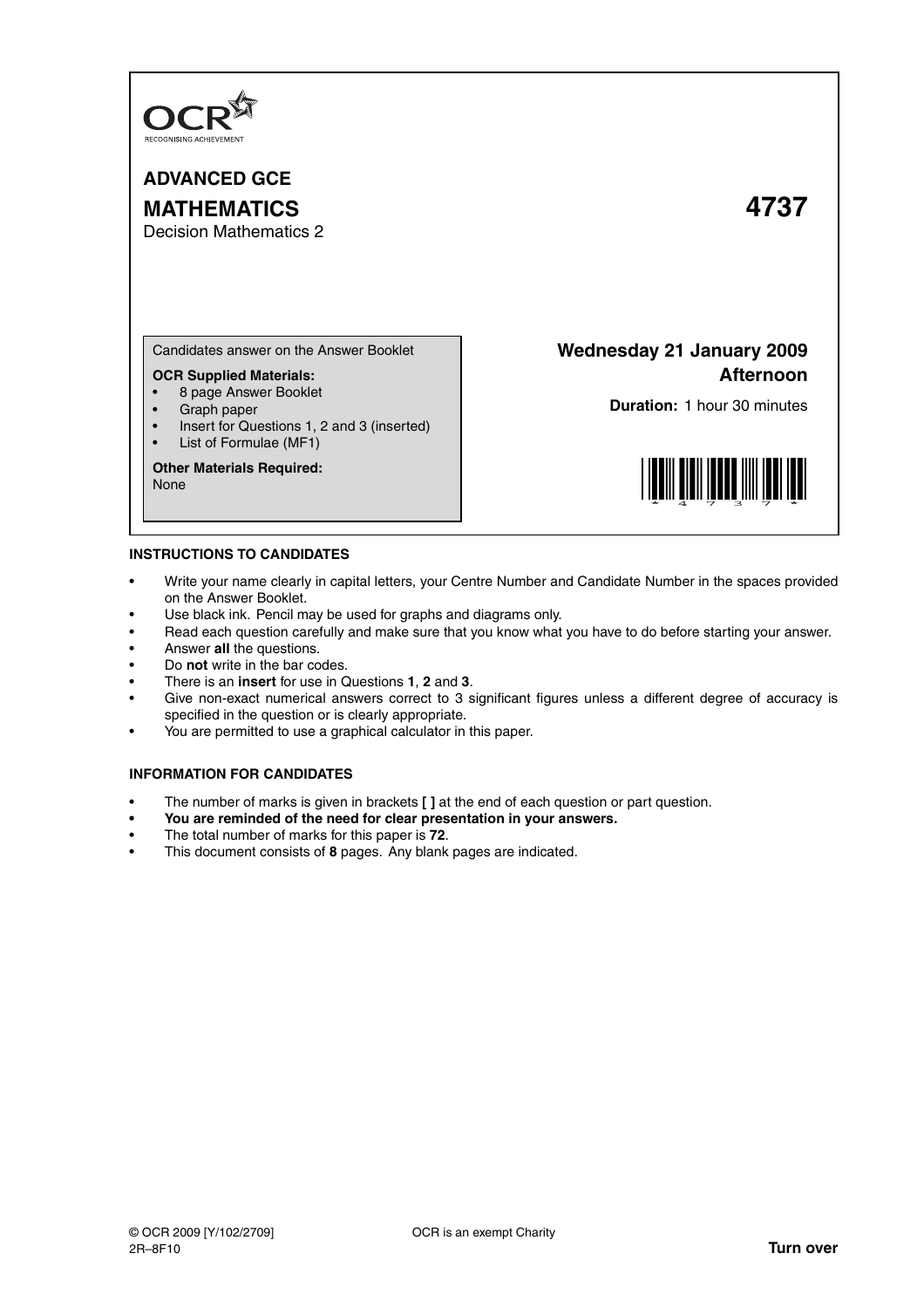# **1 Answer this question on the insert provided.**

The table shows a partially completed dynamic programming tabulation for solving a maximin problem.

| <b>Stage</b>   | <b>State</b>            | Action           | Working       | Maximin |
|----------------|-------------------------|------------------|---------------|---------|
| $\mathbf 1$    | $\boldsymbol{0}$        | $\boldsymbol{0}$ | $10\,$        |         |
|                | $\mathbf 1$             | $\boldsymbol{0}$ | $11\,$        |         |
|                | $\sqrt{2}$              | $\boldsymbol{0}$ | 14            |         |
|                | $\overline{3}$          | $\boldsymbol{0}$ | 15            |         |
|                | $\boldsymbol{0}$        | $\boldsymbol{0}$ | (12,<br>$) =$ |         |
| $\sqrt{2}$     |                         | $\overline{2}$   | (10,<br>$=$   |         |
|                | $\mathbf{1}$            | $\boldsymbol{0}$ | (13,<br>$=$   |         |
|                |                         | $\mathbf 1$      | (10,<br>$) =$ |         |
|                |                         | $\overline{2}$   | (11,<br>$) =$ |         |
|                | $\overline{2}$          | $\,1\,$          | (9,<br>$) =$  |         |
|                |                         | $\overline{c}$   | (10,<br>$) =$ |         |
|                |                         | $\mathfrak{Z}$   | (7,<br>$) =$  |         |
|                | $\overline{\mathbf{3}}$ | $\,1\,$          | (8,<br>$) =$  |         |
|                |                         | $\mathfrak{Z}$   | (12,<br>$) =$ |         |
| $\mathfrak{Z}$ | $\boldsymbol{0}$        | $\boldsymbol{0}$ | (15,<br>$) =$ |         |
|                |                         | $\mathbf{1}$     | (14,<br>$) =$ |         |
|                |                         | $\sqrt{2}$       | (16,<br>$) =$ |         |
|                |                         | 3                | (13,<br>$) =$ |         |

| (i) Complete the last two columns of the table in the insert.  | [6] |  |
|----------------------------------------------------------------|-----|--|
| (ii) State the maximin value and write down the maximin route. |     |  |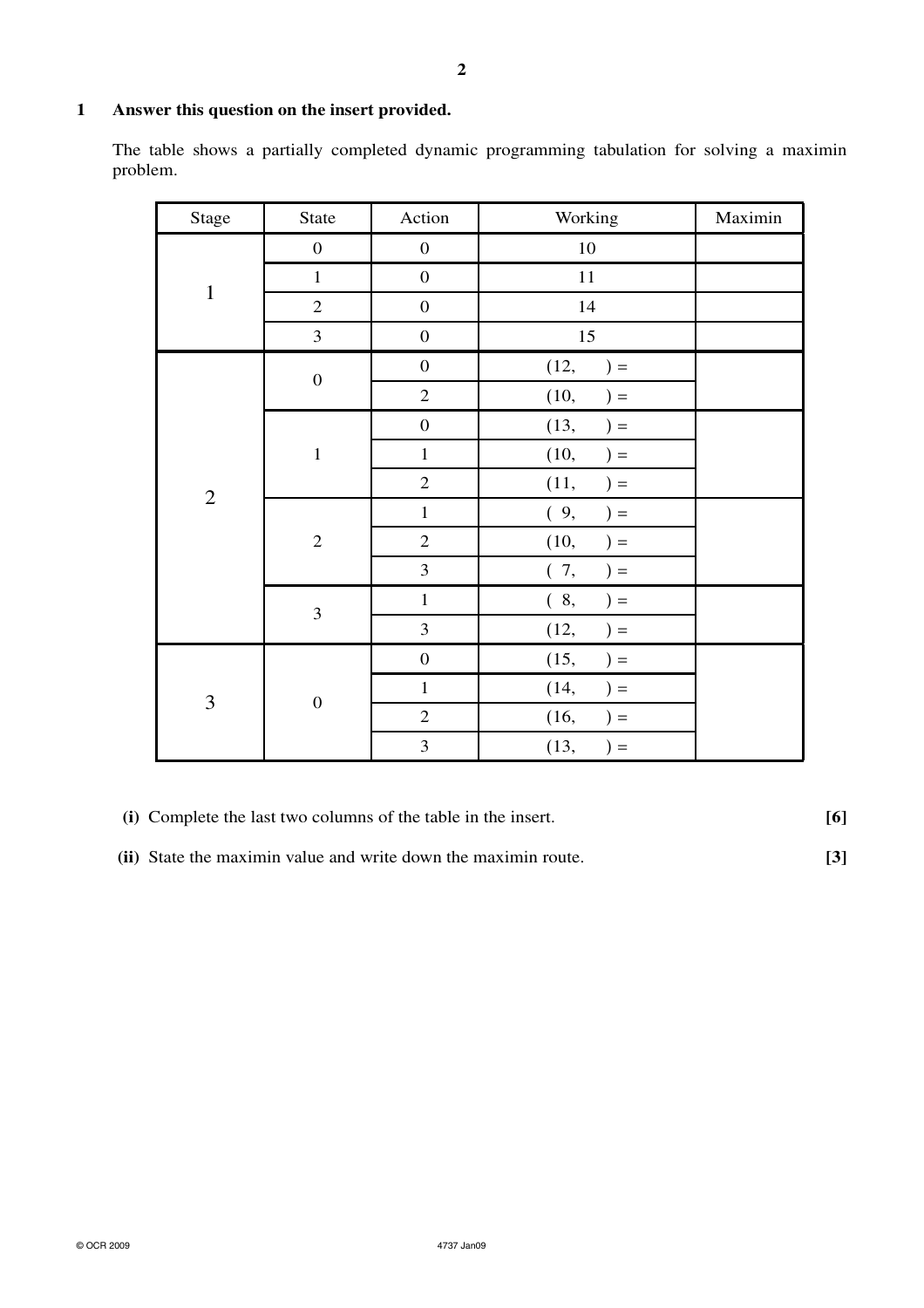### **2 Answer this question on the insert provided.**

The diagram shows an activity network for a project. The figures in brackets show the durations of the activities in days.



- **(i)** Complete the table in the insert to show the precedences for the activities. **[3]**
- **(ii)** Use the boxes on the diagram in the insert to carry out a forward pass and a backward pass. Show that the minimum project completion time is 28 days and list the critical activities. **[4]**

The resource histogram below shows the number of workers required each day when the activities each begin at their earliest possible start time. Once an activity has been started it runs for its duration without a break.



**(iii)** By considering which activities are happening each day, complete the table in the insert to show the number of workers required for each activity. You are advised to start at day 28 and work back through the days towards day 1. **[6]** 

Only five workers are actually available, but they are all equally skilled at each of the activities. The project can still be completed in 28 days by delaying the start of activity *E*.

**(iv)** Find the minimum possible delay and the maximum possible delay on activity *E* in this case.

**[2]**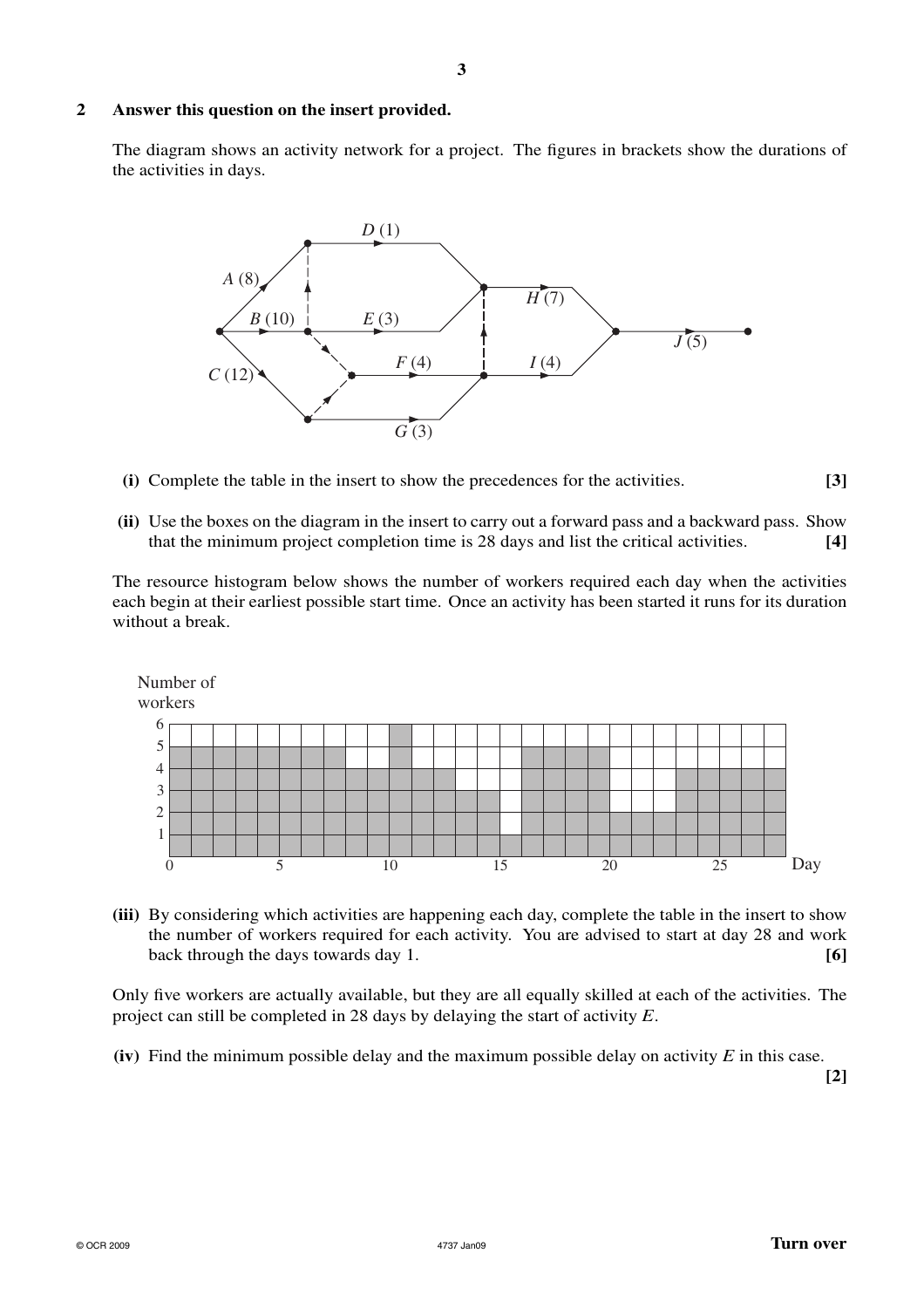### **3 Answer this question on the insert provided.**



**Fig. 1**

Fig. 1 represents a system of pipes through which fluid can flow from a source, *S*, to a sink, *T*. It also shows a cut  $\alpha$ . The weights on the arcs show the lower and upper capacities of the pipes in litres per second.

- **(i)** Calculate the capacity of the cut  $\alpha$ . **[2]**
- **(ii)** By considering vertex *B*, explain why arc *SB* must be at its lower capacity. Then by considering vertex *E*, explain why arc *CE* must be at its upper capacity, and hence explain why arc *HT* must be at its lower capacity. **[4]**
- **(iii)** On the diagram in the insert, show a flow through the network of 15 litres per second. Write down one flow augmenting route that allows another 1 litre per second to flow through the network. Show that the maximum flow is 16 litres per second by finding a cut of 16 litres per second. **[4]**



**Fig. 2**

Fig. 2 represents the same system, but with pipe *EB* installed the wrong way round.

**(iv)** Explain why there can be no feasible flow through this network. **[2]**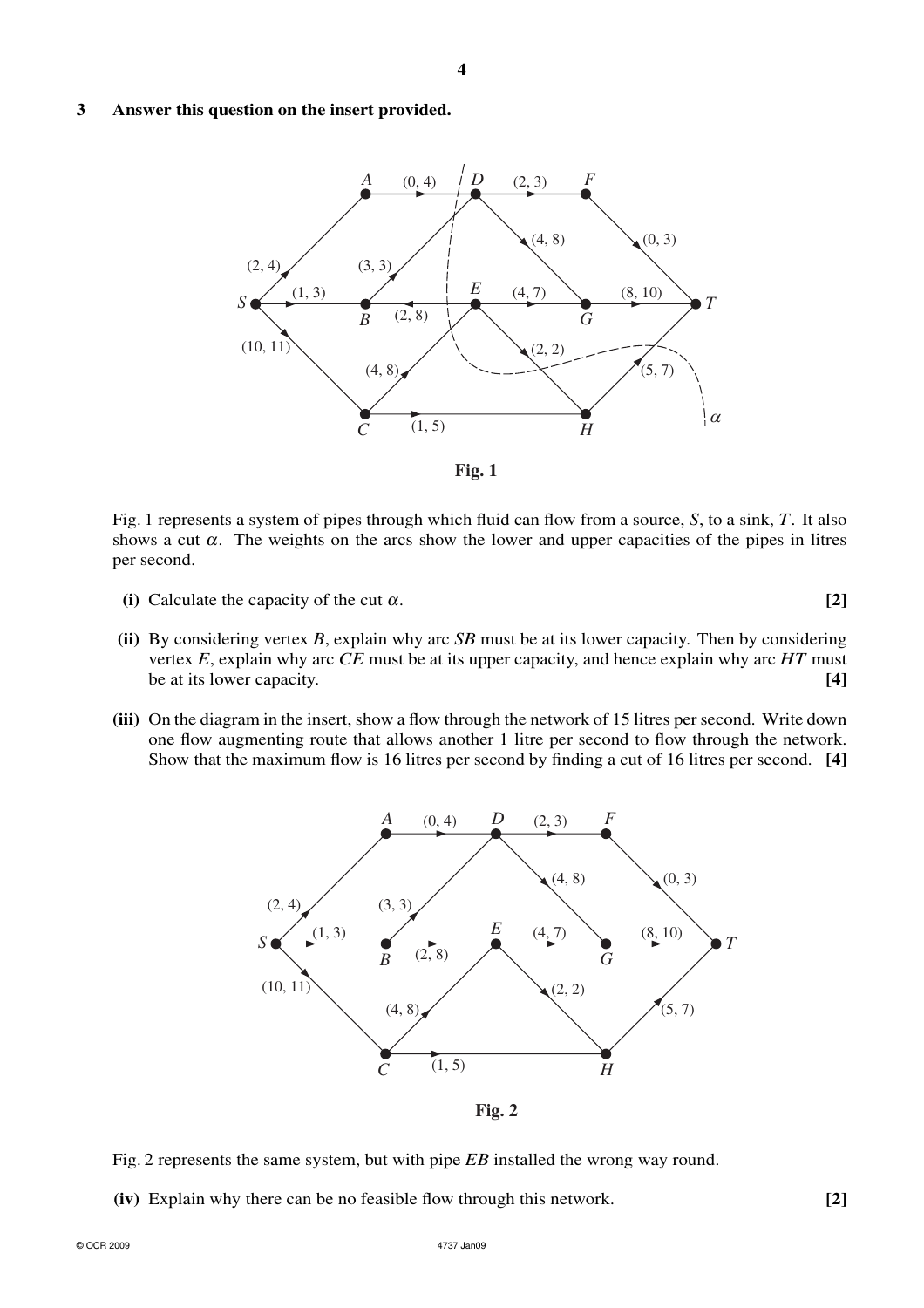**4** Anya (*A*), Ben (*B*), Connie (*C*), Derek (*D*) and Emma (*E*) work for a local newspaper. The editor wants them each to write a regular weekly article for the paper. The items needed are: problem page (*P*), restaurant review (*R*), sports news (*S*), theatre review (*T*) and weather report (*W*).

Anya wants to write either the problem page or the restaurant review. She is given the problem page.

Ben wants the restaurant review, the sports news or the theatre review. The editor gives him the restaurant review.

Connie wants either the theatre review or the weather report. The editor gives her the theatre review.

Derek wants the problem page, the sports news or the weather report. He is given the weather report.

Emma is only interested in writing the problem page but this has already been given to Anya.

- **(i)** Draw a bipartite graph to show the possible pairings between the writers (*A*, *B*, *C*, *D* and *E*) and the articles (*P*, *R*, *S*, *T* and *W*). On your bipartite graph, show who has been given which article by the editor. **[2]**
- **(ii)** Construct the shortest possible alternating path, starting from Emma, to find a complete matching between the writers and the articles. Write a list showing which article each writer is given with this complete matching. **[3]**

When the writers send in their articles the editor assigns a sub-editor to each one to check it. The sub-editors can check at most one article each.

The table shows how long, in minutes, each sub-editor would typically take to check each article.

|            |                | Article          |                  |    |    |    |
|------------|----------------|------------------|------------------|----|----|----|
|            |                | $\boldsymbol{P}$ | $\boldsymbol{R}$ | S  | T  | W  |
| Sub-editor | Jeremy $(J)$   | 56               | 56               | 51 | 57 | 58 |
|            | Kath $(K)$     | 53               | 52               | 53 | 54 | 54 |
|            | Laura $(L)$    | 57               | 55               | 52 | 58 | 60 |
|            | Mohammed $(M)$ | 59               | 55               | 53 | 59 | 57 |
|            | Natalie $(N)$  | 57               | 57               | 53 | 59 | 60 |
|            | Ollie $(O)$    | 58               | 56               | 51 | 56 | 57 |

The editor wants to find the allocation for which the total time spent checking the articles is as short as possible.

**(iii)** Apply the Hungarian algorithm to the table, reducing rows first, to find an optimal allocation between the sub-editors and the articles. Explain how each table is formed and write a list showing which sub-editor should be assigned to which article. If each minute of sub-editor time costs £0.25, calculate the total cost of checking the articles each week. **[11]**

### **[Question 5 is printed overleaf.]**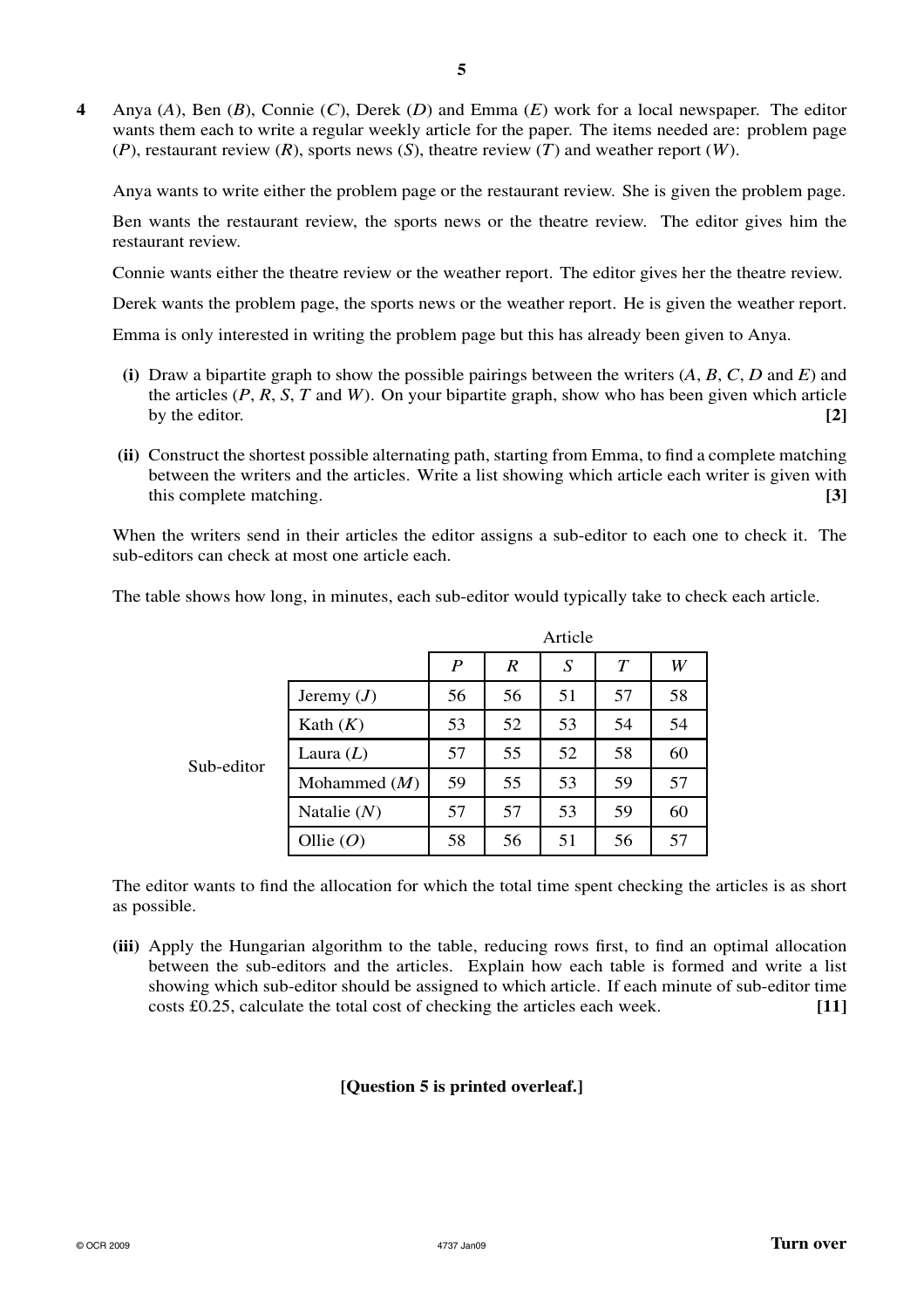**5** The local rugby club has challenged the local cricket club to a chess match to raise money for charity. Each of the top three chess players from the rugby club has played 10 chess games against each of the top three chess players from the cricket club. There were no drawn games. The table shows, for each pairing, the number of games won by the player from the rugby club minus the number of games won by the player from the cricket club. This will be called the score; the scores make a zero-sum game.

|            |         | Cricket club |      |       |  |
|------------|---------|--------------|------|-------|--|
|            |         | Doug         | Euan | Fiona |  |
|            | Sanjeev |              |      |       |  |
| Rugby club | Tom     |              |      |       |  |
|            | Ursula  |              |      |       |  |

**(i)** How many of the 10 games between Sanjeev and Doug did Sanjeev win? How many of the 10 games between Sanjeev and Euan did Euan win? **[3]**

Each club must choose one person to play. They want to choose the person who will optimise the score.

- **(ii)** Find the play-safe choice for each club, showing your working. Explain how you know that the game is not stable. **[5]**
- **(iii)** Which person should the cricket club choose if they know that the rugby club will play-safe and which person should the rugby club choose if they know that the cricket club will play-safe? **[2]**
- **(iv)** Explain why the rugby club should not choose Tom. Which player should the cricket club not choose, and why? **[3]**

The rugby club chooses its player by using random numbers to choose between Sanjeev and Ursula, where the probability of choosing Sanjeev is *p* and the probability of choosing Ursula is  $1 - p$ .

**(v)** Write down an expression for the expected score for the rugby club for each of the two remaining choices that can be made by the cricket club. Calculate the optimal value for *p*. **[2]**

Doug is studying AS Mathematics. He removes the row representing Tom and then models the cricket club's problem as the following LP.

> maximise  $M = m - 4$ subject to  $m \leq 4x + 6z$  $m \le 2x + 10y + 4z$  $x + y + z \leq 1$ and  $m \geq 0, x \geq 0, y \geq 0, z \geq 0$

(vi) Show how Doug used the values in the table to get the constraints  $m \leq 4x + 6z$  and  $m \le 2x + 10y + 4z.$  [3]

Doug uses the Simplex algorithm to solve the LP problem. His solution has  $x = 0$  and  $y = \frac{1}{6}$  $\frac{1}{6}$ .

**(vii)** Calculate the optimal value of *M*. **[2]**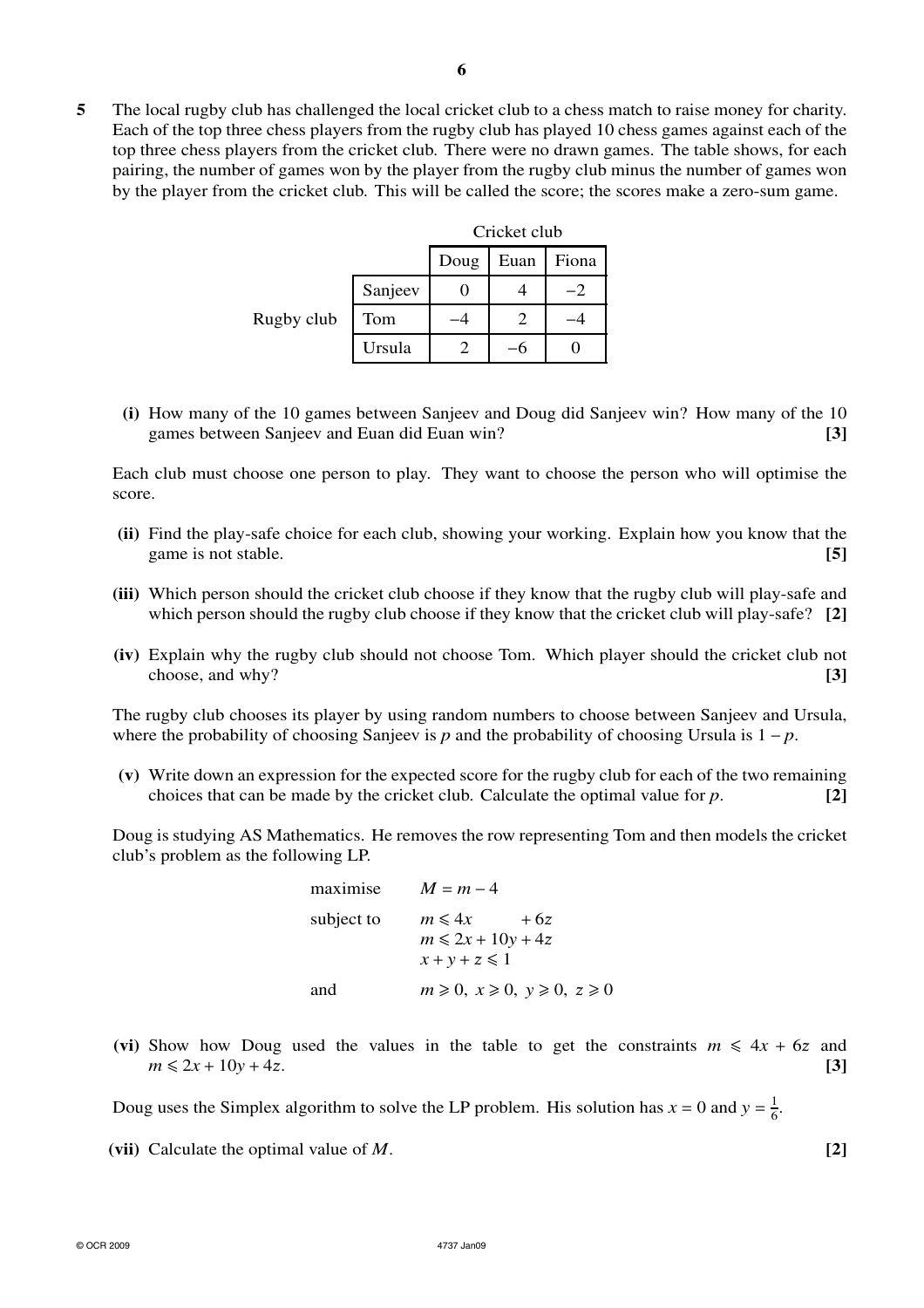## **BLANK PAGE**